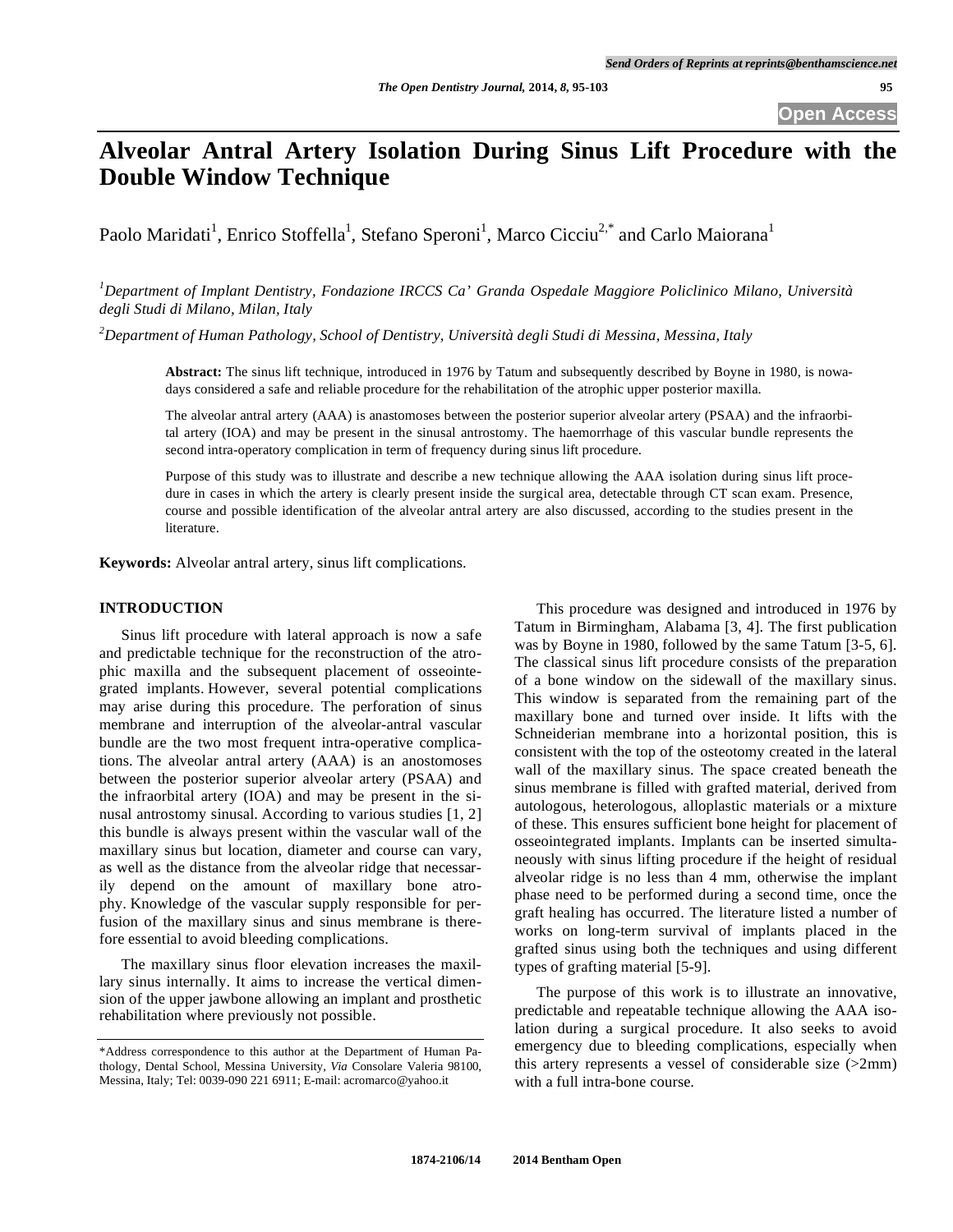

**Fig. (1).** Bony window as described by Boyne 1. The dimension of the antrostomy are aproximally 10 mm x 20 mm.

### **MATERIALS AND METHODS: DESCRIPTION OF A NEW TECHNIQUE**

The technique here proposed is a variation of the original as concerned to the window bone design. In the procedure described by Boyne it had a cylindrical shape with rounded corners and sized approximately 10 x 20 mm, with the longest side in the horizontal direction (Fig. **1**). The original technique remains the main model and first choice except when there is a need to prevent the progression of a vascular plexus. The alveolar antral artery (AAA) is an anastomoses between the posterior superior alveolar artery (PSAA) and the infraorbital artery (IOA). It has a relapse rate of 100% [1, 10] and its size can vary from <1 mm to more than 2 mm [2, 11]. Its course is horizontal and can be completely intrabone. This can be done inside the sidewall partly or completely outside of the breastbone, passing between the internal periosteum and the sinus membrane [12]. The ability to identify the alveolar antral artery with a second-level X-ray (CT scan) depends on the set of these factors, namely the vascular lumen of the canal and its position in the intra- or extra-bone. Once identified the AAA (Fig. **2**), its position is transferred to the bone wall by using a plastic stant and highlighted by a surgical pencil (Fig. **3**). The antrostomy is then performed using the same drill sequence of the classical procedure; starting with a tungsten carbide round bur for the first part of the osteotomy and using then a ball diamond bur for the last phase. The design of the window will take the form of a double window in which the top and bottom are separated by the long course of the AAA. It is left covered in length by the maxillary sinus lateral bone wall (Fig. **4**). Once the window is obtained the sinus membrane is detached and the bone graft material is filled inside the cavity following the classic procedure (Fig. **5**). The implant placement can be performed at the same time of the sinus grafting or in a second phase, after the healing of the graft. The double windows technique doesn't cause any kind of modification on the original one or two stage sinus lift protocol as concerned the implant placement (Fig. **6**).

### **DISCUSSION**

The greatest obstacle to a proper implant and prosthetic rehabilitation is and remains the necessity of adequate bone support, in all its three-dimensional components. Maxillary atrophy, widely spread in the population, caused by periodontal disease, maxillofacial trauma – or by the loss of teeth, constitutes a major obstacle to this type of therapy.

Sinus lift procedure has become a common practice nowadays for oral surgeons and is performed regularly in an outpatient setting for the rehabilitation of the atrophic posterior maxilla. This procedure is well described in literature from a clinical point of view [5, 13-16] with the use of different grafting materials, both autologous [14, 17-20], homologues, derived from alloplastic or a mixture of these [21- 27].

The surgeon must be aware of possible complications arising from this type of intervention. These complications can be divided into intra- and post-operative (Table **1**). Among the intra-operative complications we identify, in order of frequency, the sinus membrane perforation, the alveolar antral artery haemorrhage, and the obstruction of the antral meatal ostium complex. The post-operative complications can be divided into specific and nonspecific: the specific complications such as sinus congestion, haemoptysis, graft mobility, acute sinusitis induced by the graft, cyst formation and over-filling necrosis are typical of a maxillary sinus lift procedure, those non-specific such as swelling, haematoma, wound dehiscence, the sensitivity of adjacent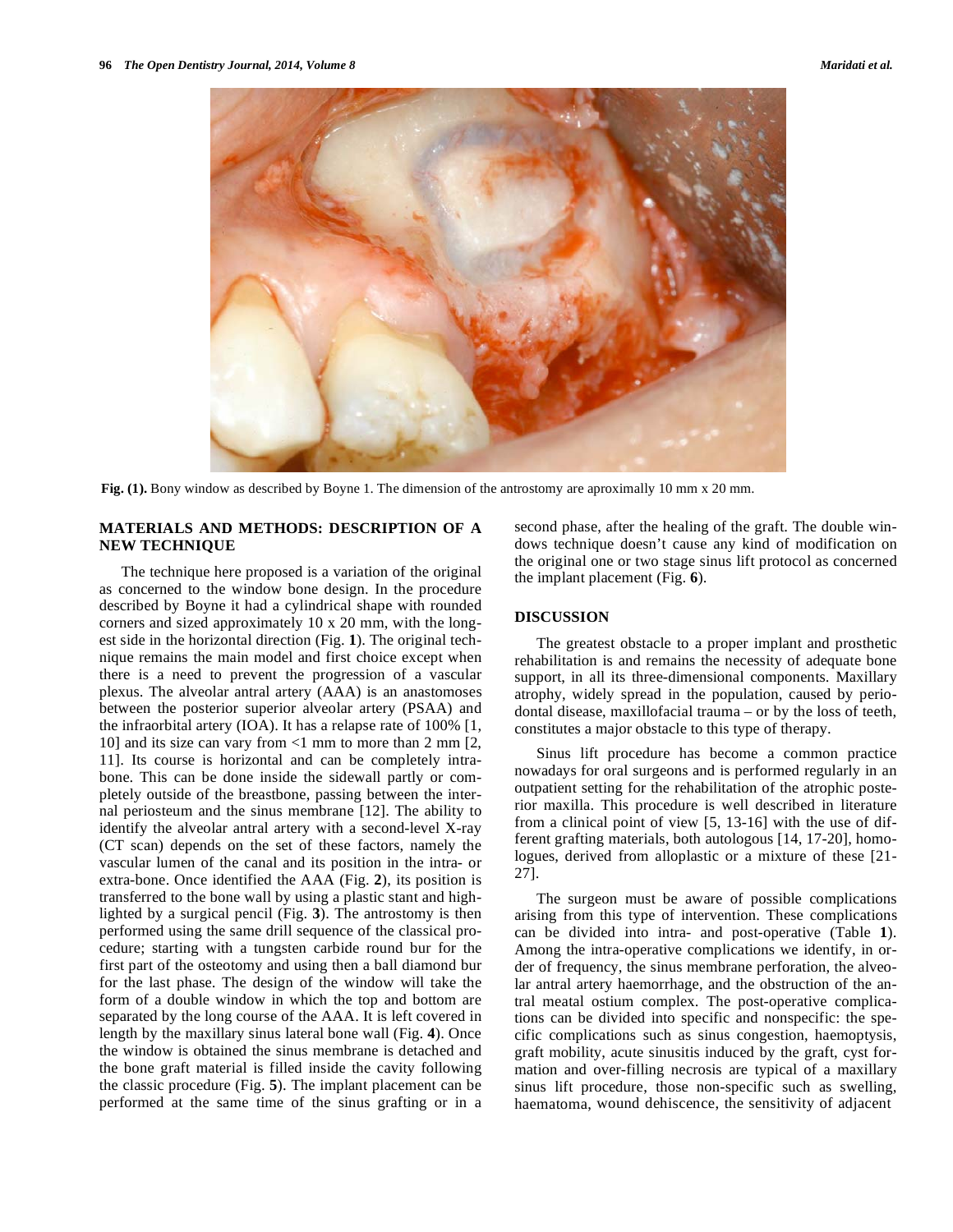

**Fig. (2).** AAA identification through CT scan, cross sections.



**Fig. (3).** The AAA course is highlined on the lateral wall of the maxillary sinus using a surgical pencil.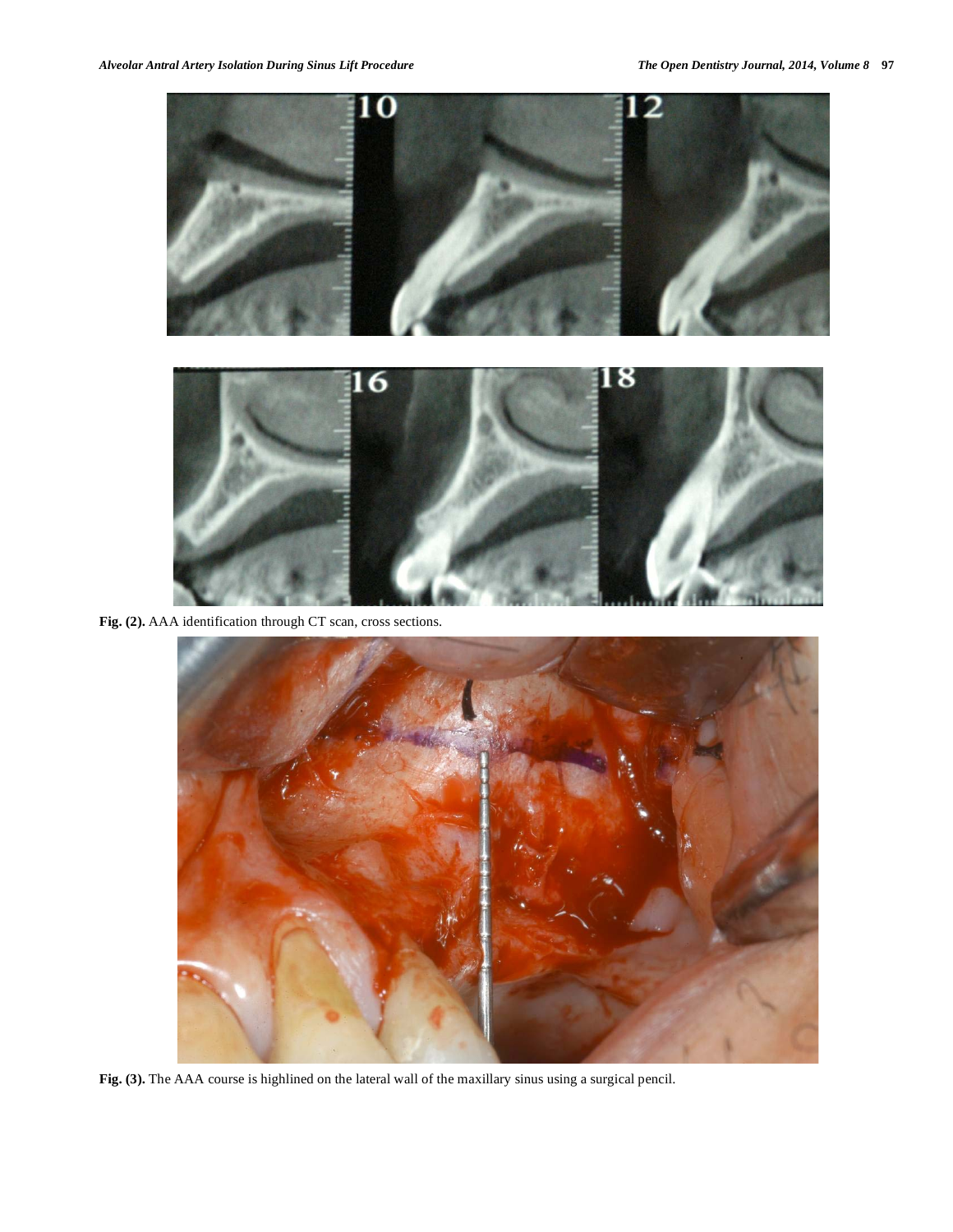

**Fig. (4).** Double window design. AAA course remains covered by a bony wall as a protection from possible damages.



**Fig. (5).** Graft material in place surrounding the AAA course.

teeth and increase in temperature are typical of any other oral surgery [25].

A frequent intra-operative complication is the alveolarantral artery haemorrhage; second in occurrence, after the perforation of the sinus membrane (Fig. **7**). The excision of these intraosseous anastomoses between the upper posterior alveolar and the infraorbital artery should be treated by

electrocautery or with bone wax. If not treated, this complication can cause a delayed hemosinus several hours after the end of the surgery when the vasoconstrictor effect of the local anaesthetics is over.

The vascularity of the lateral wall of the maxillary sinus is not standardized and can vary greatly from individual to individual. The vascularisation of the maxillary sinus is in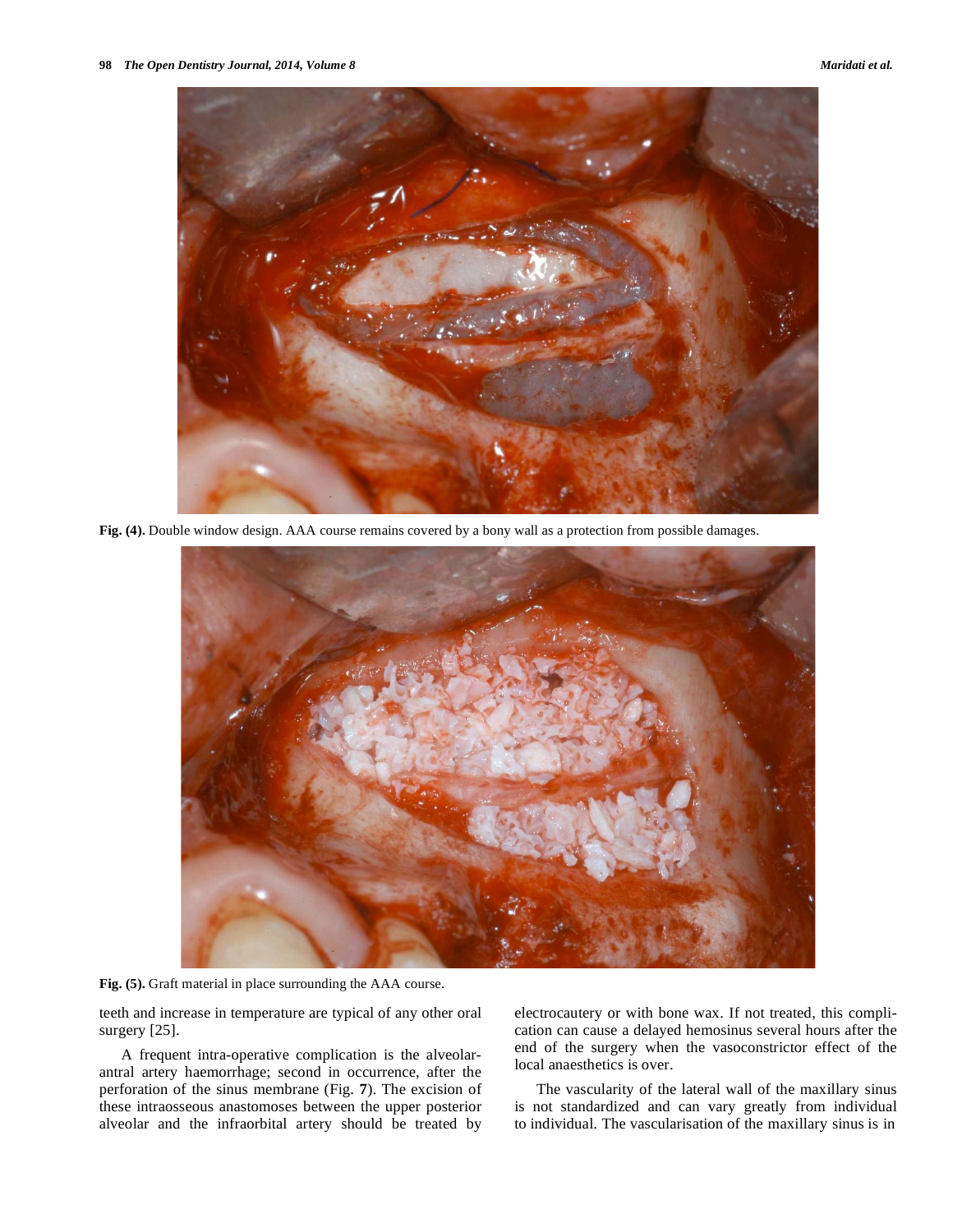

**Fig. (6).** Implant insertion after 6 months. No complications were reported.

|  |  | Table 1. Intra- and post-operative complications in terms of frequency during Sinus Lift procedure. |
|--|--|-----------------------------------------------------------------------------------------------------|
|  |  |                                                                                                     |

|              |                                          | Post-operative                              |                                   |  |
|--------------|------------------------------------------|---------------------------------------------|-----------------------------------|--|
|              | Intra-operative                          | <b>Specific</b>                             | Non-specific                      |  |
|              | Sinusal membrane perforation             | Sinus congestion                            | Swelling and Hematoma             |  |
| $\mathbf{I}$ | <b>AAA Hemmorage</b>                     | Graft mobility                              | Wound dehiscence                  |  |
| III          | Antral meatal ostium complex obstruction | Acute sinusitis induced by the graft        | Hyposensitivity of adjacent teeth |  |
| IV           |                                          | Cyst formation and over-filling<br>necrosis | Increase in temperature           |  |



**Fig. (7).** Perforation of the sinusal membrane is the intra-operative complication with the higher frequency.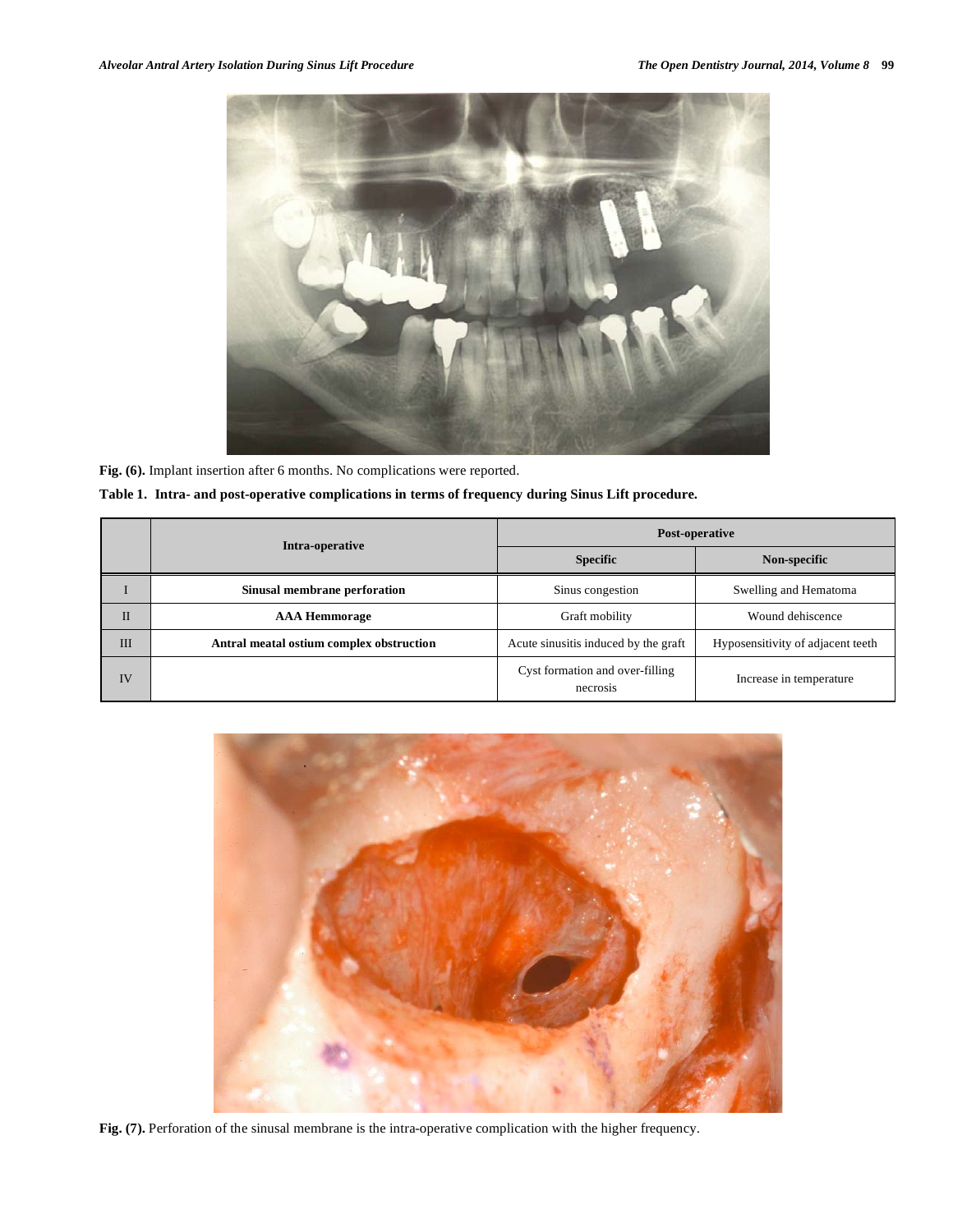

Figs. (8 and 9). AAA course in two cases in which the double window technique hasn't been used. As well seen, the artery is exposed and damages can easily occur.

fact guaranteed from the internal maxillary artery, with its four branches: infraorbital artery, sphenoid-palatine artery, posterior superior alveolar artery and descending palatine artery. Posterior-superior alveolar artery has an average size of 2 mm and divides into two branches: the first gum branch runs superficially to the bone wall to supply the premolar

and molar area and forms an anostomoses with extraosseous branch infraorbital artery at a distance of 23-26 mm from the alveolar ridge. The second branch, dental, forms an intraosseous anastomoses with infraorbital artery at the level of the anterolateral wall of the maxillary sinus at a distance of 18.9- 19.6 mm from the alveolar ridge (Figs. **8**-**9**). It is not always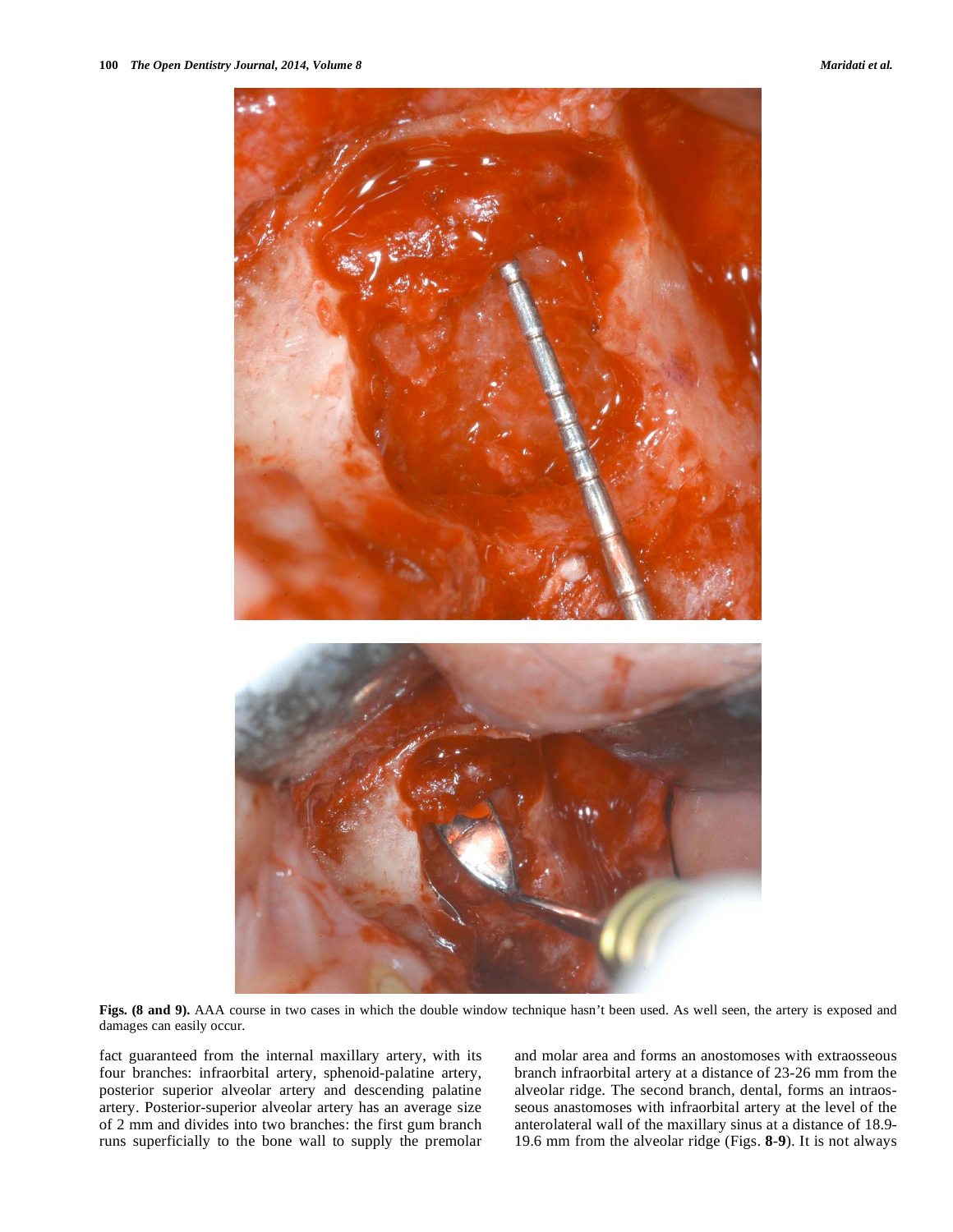#### **Table 2. AAA detection through CT scan according to its caliper and course.**

|                  | <b>Extraosseous</b> | <b>Extra/intraosseous</b> | <b>Intraosseous</b> |
|------------------|---------------------|---------------------------|---------------------|
| Caliber $<$ 2 mm |                     |                           | $X - y$             |
| Caliber $> 2$ mm |                     | $X - V$                   |                     |

**√**: detectable; **X**: non detectable; **X** - √: possible detection

#### **Table 3. List of possible causes of surgical procedure and graft healing failure following AAA hemmorage.**

| <b>Interruption Causes of Sinusal Graft Failure and Surgical Procedure Following AAA Hemmorage</b> |                                 |  |  |  |
|----------------------------------------------------------------------------------------------------|---------------------------------|--|--|--|
| Lengthening of operatory time                                                                      | Excess in bleeding              |  |  |  |
| Inability to proper display in the operative field                                                 | Perforation of sinusal membrane |  |  |  |
| Lowest bloody supply to the graft                                                                  | Graft mobility due to bleeding  |  |  |  |

possible to identify this anostomoses, but the terminal branches of IOA and PSAA are always present in the anterolateral wall of the sinus [1] The positions of the extra-and intraosseous anastomoses therefore have a range of variability of 5 to 10 mm which can greatly affect the surgical procedure of the maxillary sinus. This variability depends in most cases by the degree of bone resoption that the alveolar ridge is subject to. In classes I, II and III [26] the literature reports an average distance of the vascular bundle from the most apical point of alveolar ridge of 19 mm [1, 10], and 16.4 mm [2], 16.9 mm [11]. In cases of severe atrophy (in classes IV, V and VI) the distance between the AAA and the crest is greatly reduced. This is shown by the data in the literature, 10.9 mm, 11.25 mm [11, 12].

The design of the bone window required for access to the maxillary sinus may fall within the zone of interest of the intra-bone anostomoses. It may also be farther from that, since the average size of a common antrostomy is about 10 x 20 mm. The higher the degree of bone atrophy is pronounced, the higher is the risk of incurring in the vascular plexus during surgery.

Several studies in the literature agree that the anostomoses between the AASP and IOA is present in 100% of cases but in only 50% or 51.4% of the cases can be identified through pre-surgical CT scan [1, 2, 10-12]. The cause of this contradiction is identified in accordance to Mardinger *et al.* in diversity in terms of diameter in which the artery can be held. According to their study performed on corpses the body bony canal in which the arterial plexus of AAA passes has a diameter <1 mm in 26% of cases. This is between 1 and 2 mm in 22% of cases and  $> 2$  mm in 7% of cases. The authors argue in their work that CT scan can't identify a canal with a diameter smaller than 2 mm. In the recent study by Rosano, the authors intend to attribute the inability to detect the AAA during the pre-surgical examination to a different course taken within the sidewall of the maxillary sinus. This may in fact be completely or partially intra-bone and completely extraosseous (i.e. running in between the inner wall of the maxillary sinus and the overlying sinus membrane). In the latter case, the authors report the inability to identify the venous plexus with any type of X-ray examination (Table **2**). Both studies, however, agree in the consideration that the damage of an artery with a small calibre (less than 2 mm) clearly does not affect the execution of the surgical procedure. When the vascular bundle is bigger, the lesion may also cause the eventual failure of the intervention. Intra-operatory complications, which can occur to the injury of a vessel of this size are in fact the inability to properly display in the operative field, which can result in perforation of the sinus membrane, the lengthening of the operative time, the interference of the bleeding with the positioning of the graft both during and after surgery, while limiting the stability. Not to mention the lowest blood flow to the grafted area caused by the interruption of the vascular anostomoses may cause a failure in the neo-angiogenesis process within the graft itself (Table **3**).

Many cases in the literature discuss about the management of possible bleeding of the AAA, through the use of electrocautery, the use of bone wax, or by vascular ligation of the two parties rescinded. However, few if any work were involved in the search for a technique capable to safely avoid this eventuality in a predictable way.

The technique described in this work is focused on the need, namely the ability to perform a customized procedure based on the location of the anostomoses vessel when it is identified in the pre-operative X-ray. As above described, once identified the course with the help of X-ray examinations as Cone Bean CT, it is essential to design a bone window. This is to take the appearance of a double window in which the separation between the first and second parts of the cave is formed from the bone marrow. This marrow covers the passage of the antral alveolar artery itself that therefore remains protected and not exposed to the work of rotary instruments.

This original procedure is very useful in cases where the vascular bundle of the AAA is large, located wholly or partially within the sidewall of the maxillary sinus bone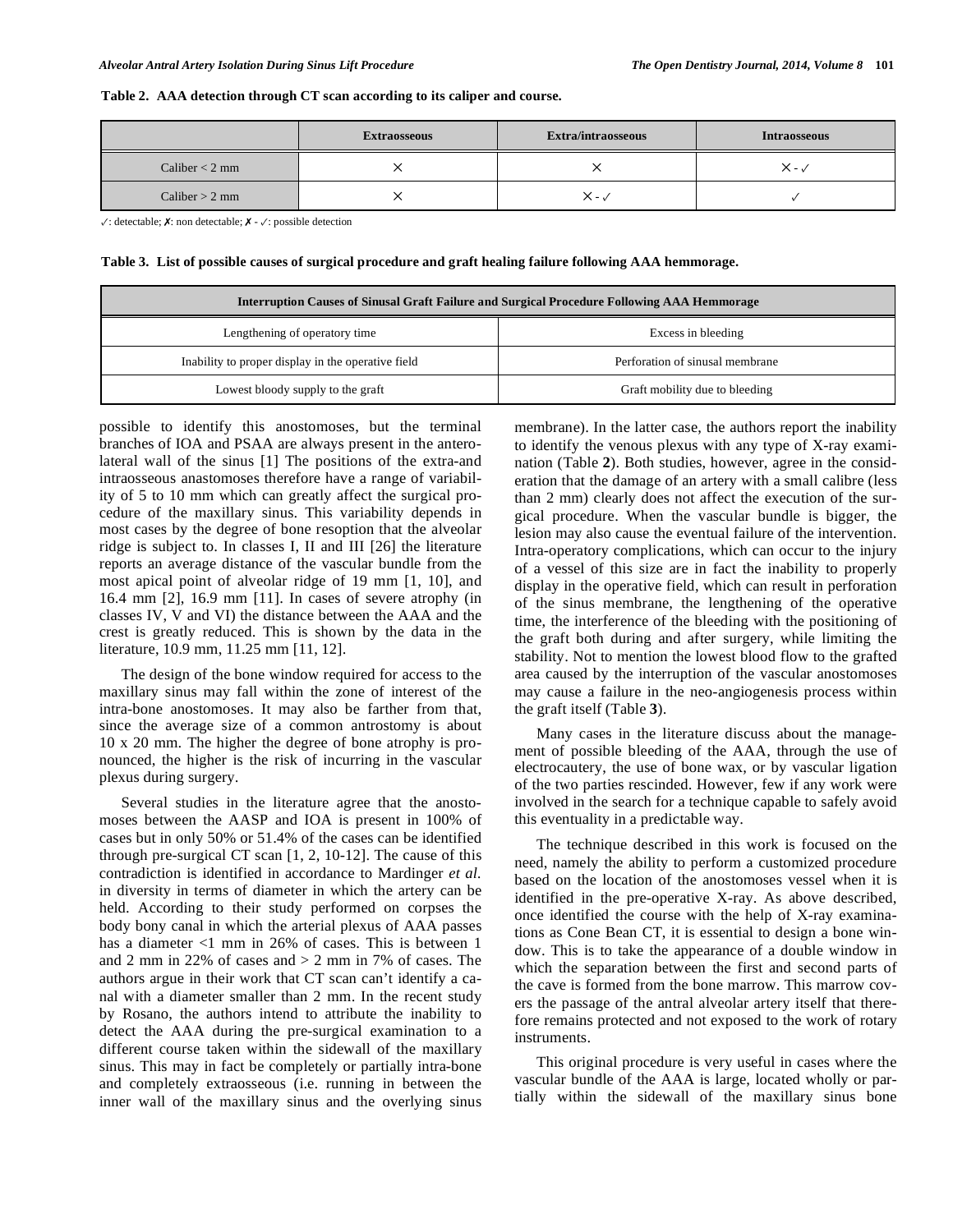and can thus be identified by examination radiography. If correctly done this technique allows solving what is the second most common complication, in terms of frequency, while performing a sinus lift procedure with technical side. There is significant evidence from the literature that the failure or incomplete haemostasis in case of bleeding of the antral alveolar artery may lead to the onset of a delayed hemosinus, once the effect of vasoconstrictor contained in the local anaesthesia is finished [28, 29].

As in all clinical procedures, and surgeries in particular, the pre-operative planning assume a direct role in determining the treatment plan and tries to take every precaution to avoid possible complications. The importance that our Department of Implantology has given every day for over ten years in the pre-surgical planning has helped to build and develop this surgical technique. This could be useful in every case the surgeon must operate in this type of anatomical situation.

#### **CONCLUSION**

The authors of this work want to underline the importance of proper pre-operative analysis and provide the information to perform a new surgical technique. In specific, when the AAA is clearly present in the interested area, the procedure's safety and accuracy is enhanced. As widely reported in the literature, the sinus lift procedure with sideview technique is now considered safe and predictable. However, there are possible complications that may occur immediately or after the operation. Injury of alveolar antral vascular plexus is one of these possible complications, and every precaution must be taken to ensure that this doesn't occur. As demonstrated through this report, a complete planning before doing the sinus lift surgery is mandatory for avoiding intra-operatory complications.

### **CONFLICT OF INTEREST**

The authors confirm that this article content has no conflict of interest.

#### **ACKNOWLEDGEMENTS**

Declared none.

#### **REFERENCES**

- [1] Solar P, Geyerhofer U, Traxler H, Windisch A, Ulm C, Watzek G. Blood supply to the maxillary sinus relevant to sinus floor elevation procedures. Clin Oral Implants Res 1999; 10: 34-44.
- [2] Elian N, Wallace S, Cho SC, Jalbout ZN, Froum S. Distribution of the maxillary artery as it relates to sinus floor augmentation. Int J Oral Maxillofac Implants 2005; 20: 784-7.
- [3] Tatum H Jr. Maxillary and sinus implant reconstructions. Dent Clin North Am 1986; 30: 207-29.
- [4] Chanovaz M. Maxillary sinus: anatomy, physiology, surgery, and bone grafting related to implantology--eleven years of surgical experience (1979-1990). J Oral Implantol 1990; 16: 199-209.
- [5] Boyne PJ, James RA. Grafting of the maxillary sinus floor with autogenous marrow and bone. J Oral Surg 1980; 38: 613-6.
- [6] Del Fabbro M, Testori T, Francetti L, Weinstein R. Systematic review of survival rates for implants placed in the grafted maxillary sinus. Int J Periodontics Restorative Dent 2004; 24: 565-77.
- [7] Del Fabbro M, Testori T, Francetti L, Taschieri S, Weinstein R. Systematic review of survival rates for immediately loaded dental implants. Int J Periodontics Restorative Dent 2006; 26: 249-63.
- [8] Simion M, Fontana F, Rasperini G, Maiorana C. Long-term evaluation of osseointegrated implants placed in sites augmented with sinus floor elevation associated with vertical ridge augmentation: a retrospective study of 38 consecutive implants with 1- to 7-year follow-up. Int J Periodontics Restorative Dent 2004; 24: 208-21.
- [9] Tong DC, Rioux K, Drangsholt M, Beirne OR. A review of survival rates for implants placed in grafted maxillary sinuses using meta-analysis. Int J Oral Maxillofac Implants 1998; 13:175-82.
- [10] Traxler H, Windisch A, Geyerhofer U, Surd R, Solar P, Firbas W. Arterial blood supplì of the maxillary sinus. Clin Anat 1999; 12: 417-21.
- [11] Mardinger O, Abba M, Hirshberg A, Schwartz-Arad D. Prevalence, diameter and course of the maxillary intraosseous vascular canal with relation to sinus augmentation procedure: a radiographic study. Int J Oral Maxillofac Surg 2007; 36: 735-8.
- [12] Rosano G, Taschieri S, Gaudy JF, Del Fabbro M. Maxillary sinus vascularization: a cadaveric study. J Craniofac Surg 2009; 20: 940- 3.
- [13] Watzek G, Weber R, Bernhart T, Ulm C, Haas R. Treatment of patients with extreme maxillary atrophy using sinus floor augmentation and implants: preliminary results. Int J Oral Maxillofac Surg 1998; 27: 428-34.
- [14] Jensen J, Sindet-Pedersen S, Oliver AJ. Varying treatment strategies for reconstruction of maxillary atrophy with implants: results in 98 patients. J Oral Maxillofac Surg 1994; 52: 210-6; discussion 216-8.
- [15] Haas R. Bovine hydroxyapatite for maxillary sinus grafting: comparative histomorphometric findings in sheep. Clin Oral Implants Res 1998; 9: 107-16.
- [16] Haas R, Bovine hydroxyapatite for maxillary sinus augmentation: analysis of interfacial bond strength of dental implants using pullout tests. Clin Oral Implants Res 1998; 9: 117-22.
- [17] Jensen J, Sindet-Pedersen S. Autogenous mandibular bone grafts and osseointegrated implants for reconstruction of the severely atrophied maxilla: a preliminary report. J Oral Maxillofac Surg 1991; 49: 1277-87.
- [18] Catone GA. Tibial autogenous cancellous bone as an alternative donor site in maxillofacial surgery: a preliminary report. J Oral Maxillofac Surg 1992; 50: 1258-63.
- [19] Daelemans P. Autologous bone graft to augment the maxillary sinus in conjunction with immediate endosseous implants: a retrospective study up to 5 years. Int J Periodontics Restorative Dent 1997; 17: 27-39.
- [20] Lorenzetti M, Mozzati M, Campanino PP, Valente G. Bone augmentation of the inferior floor of the maxillary sinus with autogenous bone or composite bone grafts: a histologichistomorphometric preliminary report. Int J Oral Maxillofac Implants 1998; 13: 69-76.
- [21] GaRey DJ. The histologic evaluation of the implant interface with heterograft and allograft materials: an eight-month autopsy report, Part II. J Oral Implantol 1991; 17: 404-8.
- [22] Valentini P, Abensur D, Densari D, Graziani JN, Hämmerle C. Histological evaluation of Bio-Oss in a 2-stage sinus floor elevation and implantation procedure: a human case report. Clin Oral Implants Res 1998; 9: 59-64.
- [23] Froum SJ, Tarnow DP, Wallace SS, Rohrer MD, Cho SC. Sinus floor elevation using anorganic bovine bone matrix (OsteoGraf/N) with and without autogenous bone: a clinical, histologic, radiographic, and histomorphometric analysis: Part 2 of an ongoing prospective study. Int J Periodontics Restorative Dent 1998; 18: 528- 43.
- [24] Maiorana C, Redemagni M, Rabagliati M, Salina S. Treatment of maxillary ridge resorption by sinus augmentation with iliac cancellous bone, anorganic bovine bone, and endosseous implants: a clinical and histologic report. Int J Oral Maxillofac Implants 2000; 15: 873-8.
- [25] Beretta M, Cicciù M, Bramanti E, Maiorana C. Schneider membrane elevation in presence of sinus septa: anatomic features and surgical management. Int J Dent 2012; 2012: 261905. doi: 10.1155/2012/261905
- [26] Cawood JI, Howell RA. A classification of the edentulous jaws. Int J Oral Maxillofac Surg 1998; 17: 232-6.